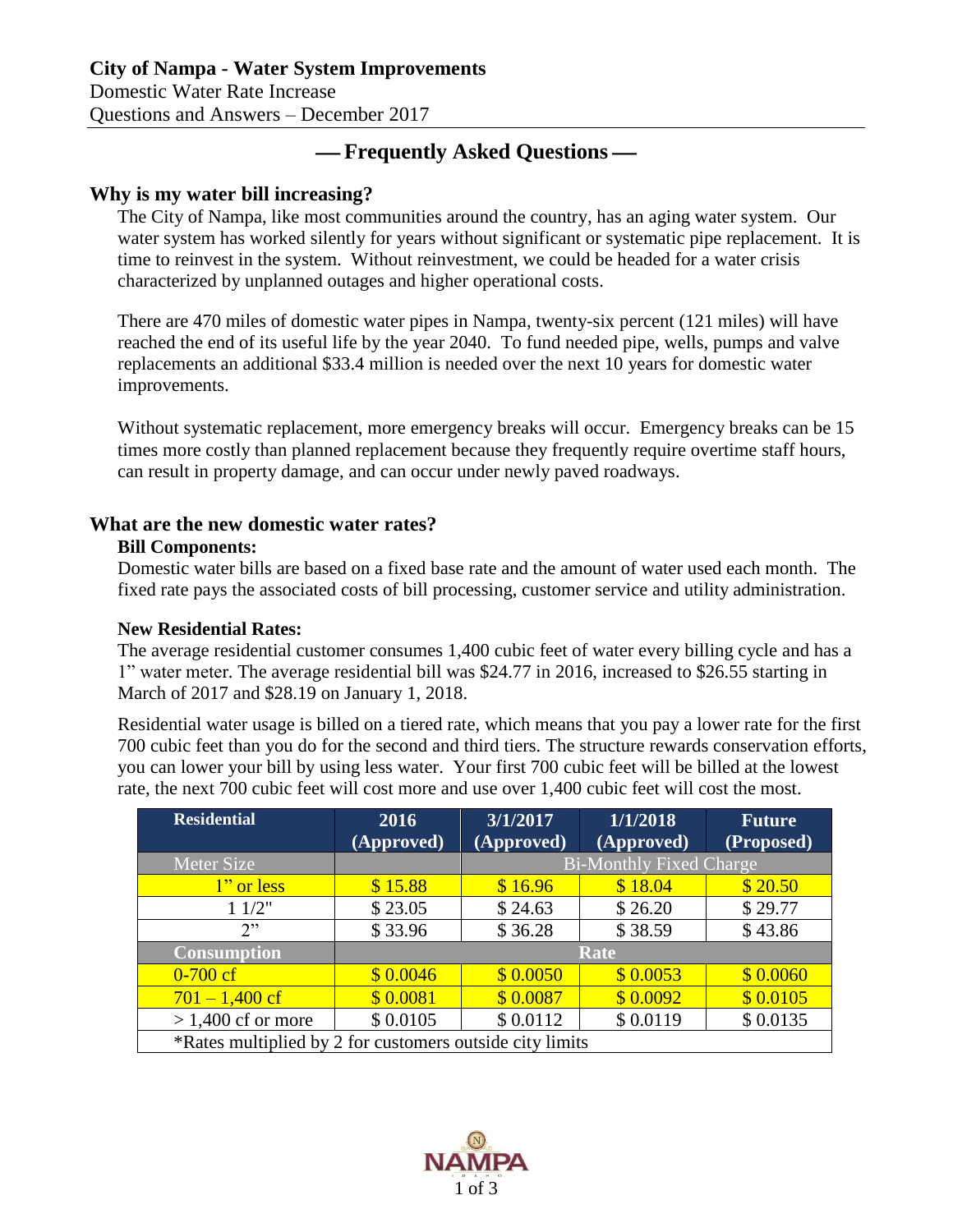#### **New Commercial Rates:**

The average commercial customer consumes 7,600 cubic feet of water every two months and was billed \$78.87 in 2016. The same commercial customer paid \$91.32 (every two months) effective March of 2017 and \$103.76 starting January 1, 2018. Commercial customers are billed the same rate for each 100 cubic feet of consumption.

| <b>Non-Residential</b>                                    | 2016       | 3/1/2017                       | 1/1/2018                       | <b>Future</b> |  |  |  |  |
|-----------------------------------------------------------|------------|--------------------------------|--------------------------------|---------------|--|--|--|--|
|                                                           | (Approved) | (Approved)                     | $\overline{(\text{Approved})}$ | (Proposed)    |  |  |  |  |
| Meter Size                                                |            | <b>Bi-Monthly Fixed Charge</b> |                                |               |  |  |  |  |
| 1" or less                                                | \$16.55    | \$19.12                        | \$21.68                        | \$28.40       |  |  |  |  |
| 11/2"                                                     | \$23.77    | \$27.46                        | \$31.15                        | \$40.81       |  |  |  |  |
| 2"                                                        | \$34.19    | \$39.50                        | \$44.80                        | \$58.70       |  |  |  |  |
| 3"                                                        | \$76.96    | \$88.90                        | \$100.83                       | \$132.11      |  |  |  |  |
| 4"                                                        | \$107.40   | \$124.06                       | \$140.72                       | \$184.38      |  |  |  |  |
| <b>Consumption</b>                                        | Rate *     |                                |                                |               |  |  |  |  |
| All Usage                                                 | \$0.0082   | \$0.0095                       | \$0.0108                       | \$0.0141      |  |  |  |  |
| * Rates multiplied by 2 for customers outside city limits |            |                                |                                |               |  |  |  |  |

### **I am a residential customer, why am I charged a commercial rate?**

Customers are categorized as either commercial or residential based on their land use zone. This means that some residential houses located in zones which allow commercial uses are billed to the commercial rate structure. Zoning districts which are billed the commercial water rate include: RML, RMH, RP, BN, DB, DV, DH, BC, BF, GB1, GB2, IP, IL, IH and U. Typically, domestic water rates end up being higher under the commercial rate structure but the designation usually saves customers money on their irrigation assessment.

### **Why are commercial domestic water rates being raised more than residential rates?**

In 2015 the City of Nampa completed a cost of service study and rate analysis study. To fund needed pipe, wells, pumps and valve replacements the studies found that all rates and fees will need to increase. The study also looked at various customer groups to ensure that the burden is equitably shared.

Residential customers currently pay more than their cost share while commercial customers pay less than their cost share. To cover the true cost of service, commercial customers should be contributing 25.3 percent of the total revenue. Before the 2016 increase they only contributed 17.4 percent. Commercial customers' domestic water service is provided at a higher cost than residential customers due to larger meter sizes, increased fire protection needs, and higher demand during peak hours.

### **Will the City raise water rates again?**

The rate increase was proposed to be phased in with an average 18% increase each year over three years. City Council approved the 2016 and 2017 rate increases but decided to split the 2017 increase into two 9% increases the first in March of 2017 and the second in January of 2018. Another 18% increase will be needed and will likely be voted on by Nampa City Council sometime in 2018. There will be additional public outreach and a hearing before the increase can be approved.